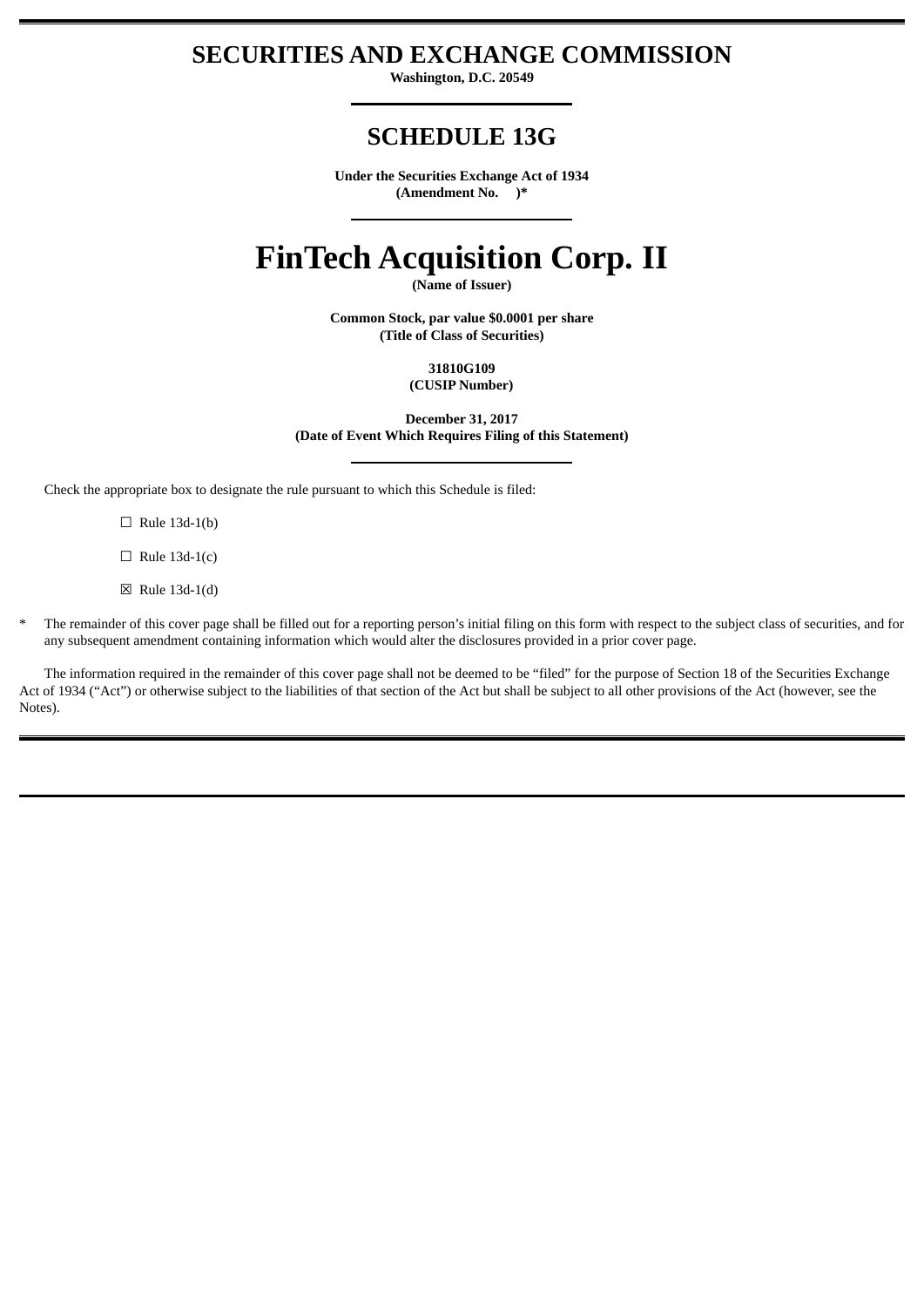# CUSIP No. 31810G109

| 1.                  | Names of reporting persons.                                                                        |     |                          |  |  |  |
|---------------------|----------------------------------------------------------------------------------------------------|-----|--------------------------|--|--|--|
|                     | Daniel G. Cohen                                                                                    |     |                          |  |  |  |
| 2.                  | Check the appropriate box if a member of a group (see instructions)<br>$(b)$ $\Box$                |     |                          |  |  |  |
|                     | (a) $\Box$                                                                                         |     |                          |  |  |  |
| 3.                  | SEC use only                                                                                       |     |                          |  |  |  |
| 4.                  | Citizenship or place of organization                                                               |     |                          |  |  |  |
|                     | <b>United States</b>                                                                               |     |                          |  |  |  |
|                     |                                                                                                    | 5.  | Sole voting power        |  |  |  |
|                     |                                                                                                    |     | 542,827                  |  |  |  |
| Number of<br>shares |                                                                                                    | 6.1 | Shared voting power      |  |  |  |
|                     | beneficially                                                                                       |     |                          |  |  |  |
| owned by            |                                                                                                    |     | 4,233,085**              |  |  |  |
| each                |                                                                                                    | 7.1 | Sole dispositive power   |  |  |  |
|                     | reporting                                                                                          |     |                          |  |  |  |
| person<br>with      |                                                                                                    |     | 542,827                  |  |  |  |
|                     |                                                                                                    | 8.1 | Shared dispositive power |  |  |  |
|                     |                                                                                                    |     | 4,233,085**              |  |  |  |
| 9.                  | Aggregate amount beneficially owned by each reporting person                                       |     |                          |  |  |  |
|                     |                                                                                                    |     |                          |  |  |  |
| 10.                 | 4,775,912**<br>Check if the aggregate amount in Row (9) excludes certain shares (see instructions) |     |                          |  |  |  |
|                     |                                                                                                    |     |                          |  |  |  |
|                     | N/A                                                                                                |     |                          |  |  |  |
| 11.                 | Percent of class represented by amount in Row (9)                                                  |     |                          |  |  |  |
|                     | 20.0%**                                                                                            |     |                          |  |  |  |
| 12.                 | Type of reporting person (see instructions)                                                        |     |                          |  |  |  |
|                     |                                                                                                    |     |                          |  |  |  |
|                     | IN                                                                                                 |     |                          |  |  |  |
|                     |                                                                                                    |     |                          |  |  |  |

\*\* See Item 4 of this filing.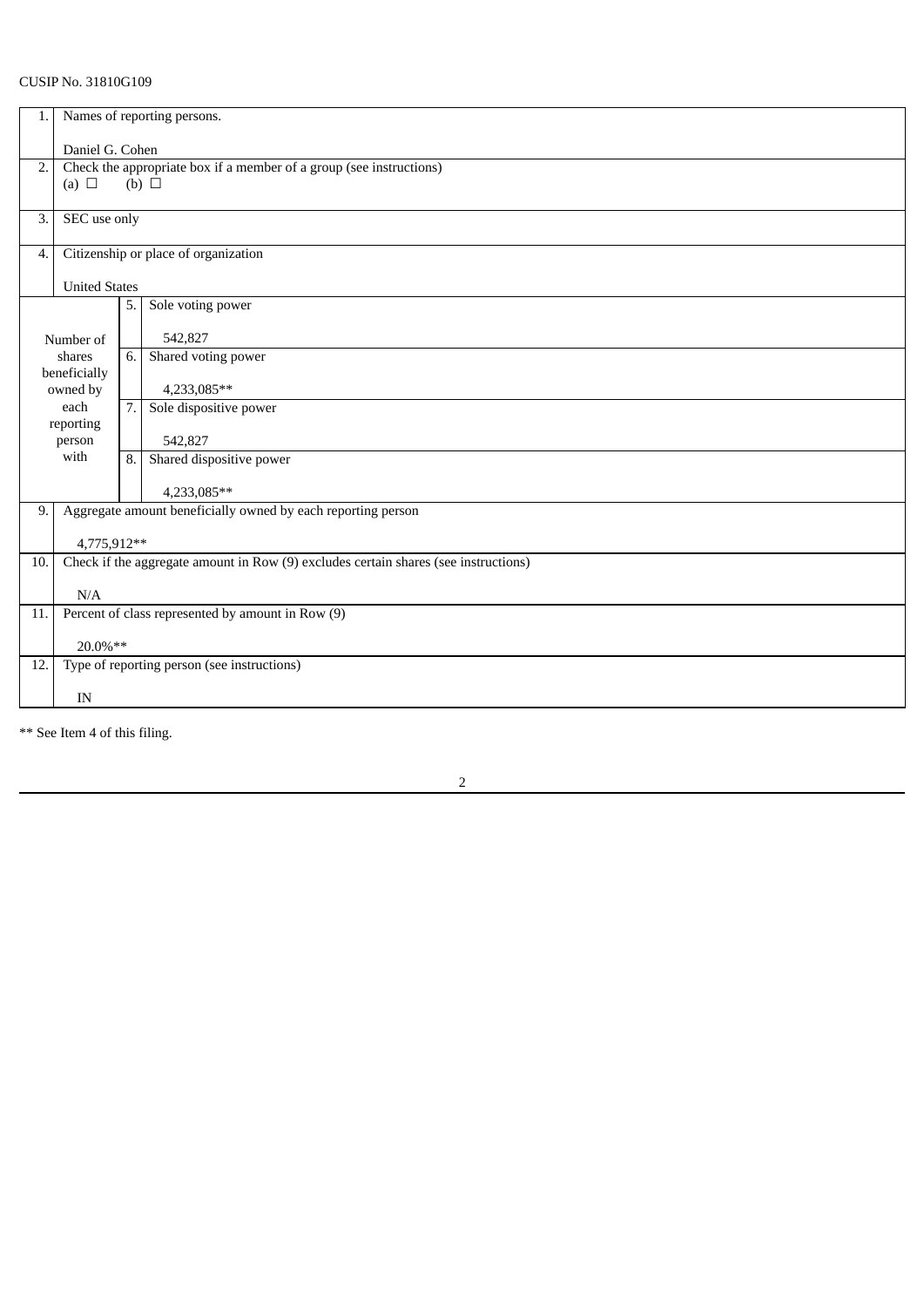## CUSIP No. 31810G109

| 1.  |                                                                     |    |                                                                                     |  |  |  |
|-----|---------------------------------------------------------------------|----|-------------------------------------------------------------------------------------|--|--|--|
|     | Names of reporting persons.                                         |    |                                                                                     |  |  |  |
|     | FinTech Investor Holdings II, LLC                                   |    |                                                                                     |  |  |  |
| 2.  | Check the appropriate box if a member of a group (see instructions) |    |                                                                                     |  |  |  |
|     | (a) $\Box$                                                          |    | $(b)$ $\square$                                                                     |  |  |  |
|     |                                                                     |    |                                                                                     |  |  |  |
| 3.  | SEC use only                                                        |    |                                                                                     |  |  |  |
|     |                                                                     |    |                                                                                     |  |  |  |
| 4.  | Citizenship or place of organization                                |    |                                                                                     |  |  |  |
|     |                                                                     |    |                                                                                     |  |  |  |
|     | Delaware                                                            |    |                                                                                     |  |  |  |
|     |                                                                     | 5. | Sole voting power                                                                   |  |  |  |
|     |                                                                     |    |                                                                                     |  |  |  |
|     | Number of                                                           |    | $\bf{0}$                                                                            |  |  |  |
|     | shares                                                              | 6. | Shared voting power                                                                 |  |  |  |
|     | beneficially<br>owned by                                            |    | 3,219,678**                                                                         |  |  |  |
|     | each                                                                | 7. | Sole dispositive power                                                              |  |  |  |
|     | reporting                                                           |    |                                                                                     |  |  |  |
|     | person                                                              |    | $\mathbf{0}$                                                                        |  |  |  |
|     | with                                                                | 8. | Shared dispositive power                                                            |  |  |  |
|     |                                                                     |    |                                                                                     |  |  |  |
|     |                                                                     |    | 3,219,678**                                                                         |  |  |  |
| 9.  | Aggregate amount beneficially owned by each reporting person        |    |                                                                                     |  |  |  |
|     |                                                                     |    |                                                                                     |  |  |  |
|     | 3,219,678**                                                         |    |                                                                                     |  |  |  |
| 10. |                                                                     |    | Check if the aggregate amount in Row (9) excludes certain shares (see instructions) |  |  |  |
|     |                                                                     |    |                                                                                     |  |  |  |
|     | N/A                                                                 |    |                                                                                     |  |  |  |
| 11. | Percent of class represented by amount in Row (9)                   |    |                                                                                     |  |  |  |
|     |                                                                     |    |                                                                                     |  |  |  |
|     | 13.5%                                                               |    |                                                                                     |  |  |  |
| 12. | Type of reporting person (see instructions)                         |    |                                                                                     |  |  |  |
|     | 00                                                                  |    |                                                                                     |  |  |  |
|     |                                                                     |    |                                                                                     |  |  |  |

\*\* See Item 4 of this filing.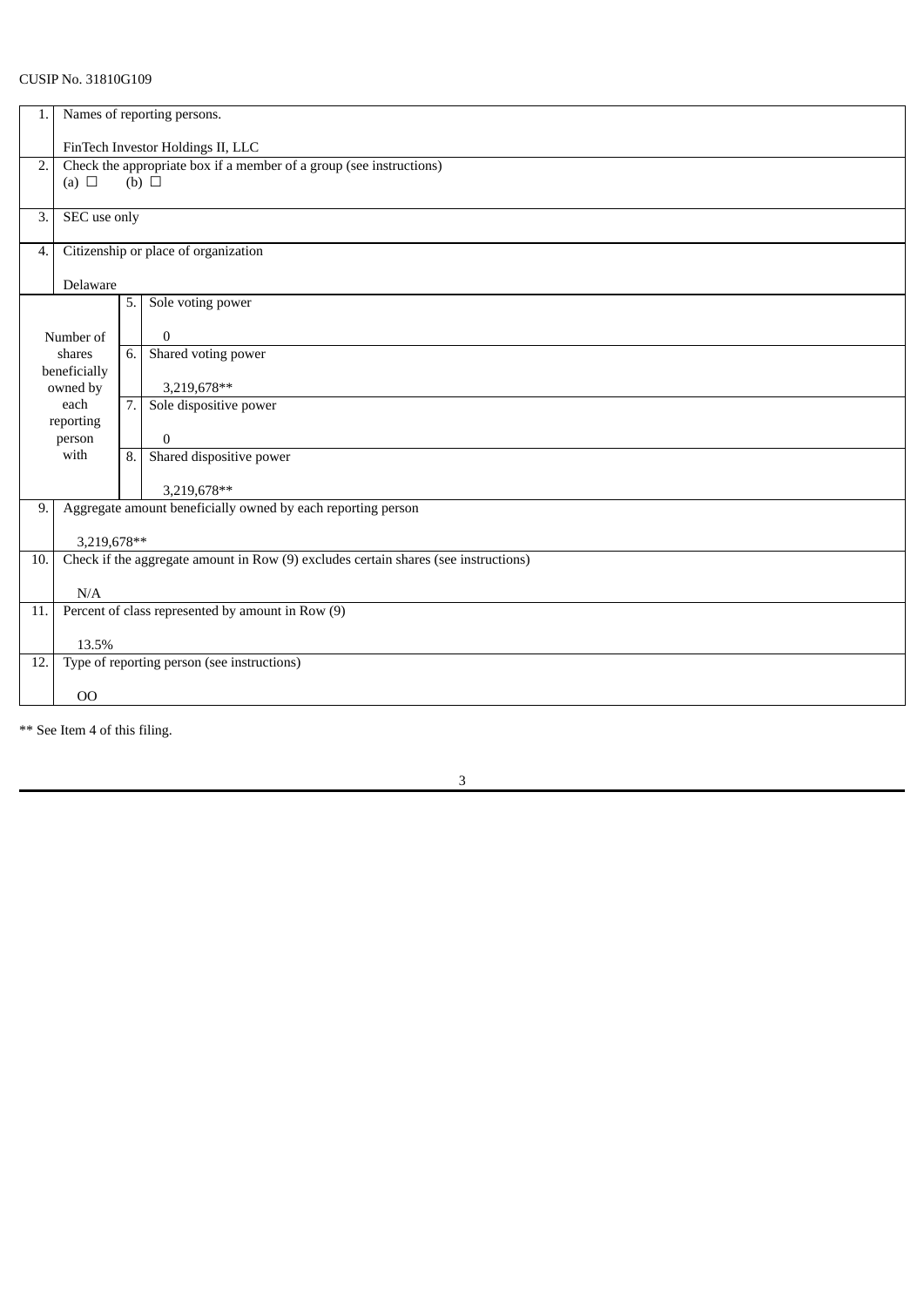Item 1.

(a) Name of Issuer

FinTech Acquisition Corp. II (the "Issuer")

(b) Address of Issuer's Principal Executive Offices

2929 Arch Street, Suite 1703 Philadelphia, PA 19104

#### Item 2.

- (a) Name of Person Filing
- (1) Daniel G. Cohen (2) FinTech Investor Holdings II, LLC (collectively, the "Reporting Persons")
- (b) Address of Principal Business Office or, if none, Residence

The business address of each of the Reporting Persons is c/o FinTech Acquisition Corp. II, 2929 Arch Street, Suite 1703, Philadelphia, PA 19104.

(c) Citizenship

Mr. Cohen is a United States citizen. FinTech Investor Holdings II, LLC is a Delaware limited liability company.

(d) Title of Class of Securities

Common Stock, par value \$0.0001 per share

- (e) CUSIP Number
- 31810G109

Item 3. If this statement is filed pursuant to §§240.13d-1(b) or 240.13d-2(b) or (c), check whether the person filing is a:

- (a)  $\Box$  Broker or dealer registered under section 15 of the Act (15 U.S.C. 78o);
- (b)  $\Box$  Bank as defined in section 3(a)(6) of the Act (15 U.S.C. 78c);
- (c)  $\Box$  Insurance company as defined in section 3(a)(19) of the Act (15 U.S.C. 78c);
- (d) ☐ Investment company registered under section 8 of the Investment Company Act of 1940 (15 U.S.C 80a-8);
- (e)  $\Box$  An investment adviser in accordance with §240.13d-1(b)(1)(ii)(E);
- (f)  $\Box$  An employee benefit plan or endowment fund in accordance with §240.13d-1(b)(1)(ii)(F);
- (g)  $\Box$  A parent holding company or control person in accordance with § 240.13d-1(b)(1)(ii)(G);
- (h)  $\Box$  A savings associations as defined in Section 3(b) of the Federal Deposit Insurance Act (12 U.S.C. 1813);
- (i)  $\Box$  A church plan that is excluded from the definition of an investment company under section 3(c)(14) of the Investment Company Act of 1940 (15 U.S.C. 80a-3);
- (j)  $\Box$  A non-U.S. institution in accordance with § 240.13d-1(b)(1)(ii)(J);
- (k)  $\Box$  Group, in accordance with §240.13d-1(b)(1)(ii)(K).

If filing as a non-U.S. institution in accordance with §240.13d-1(b)(1)(ii)(J), please specify the type of institution: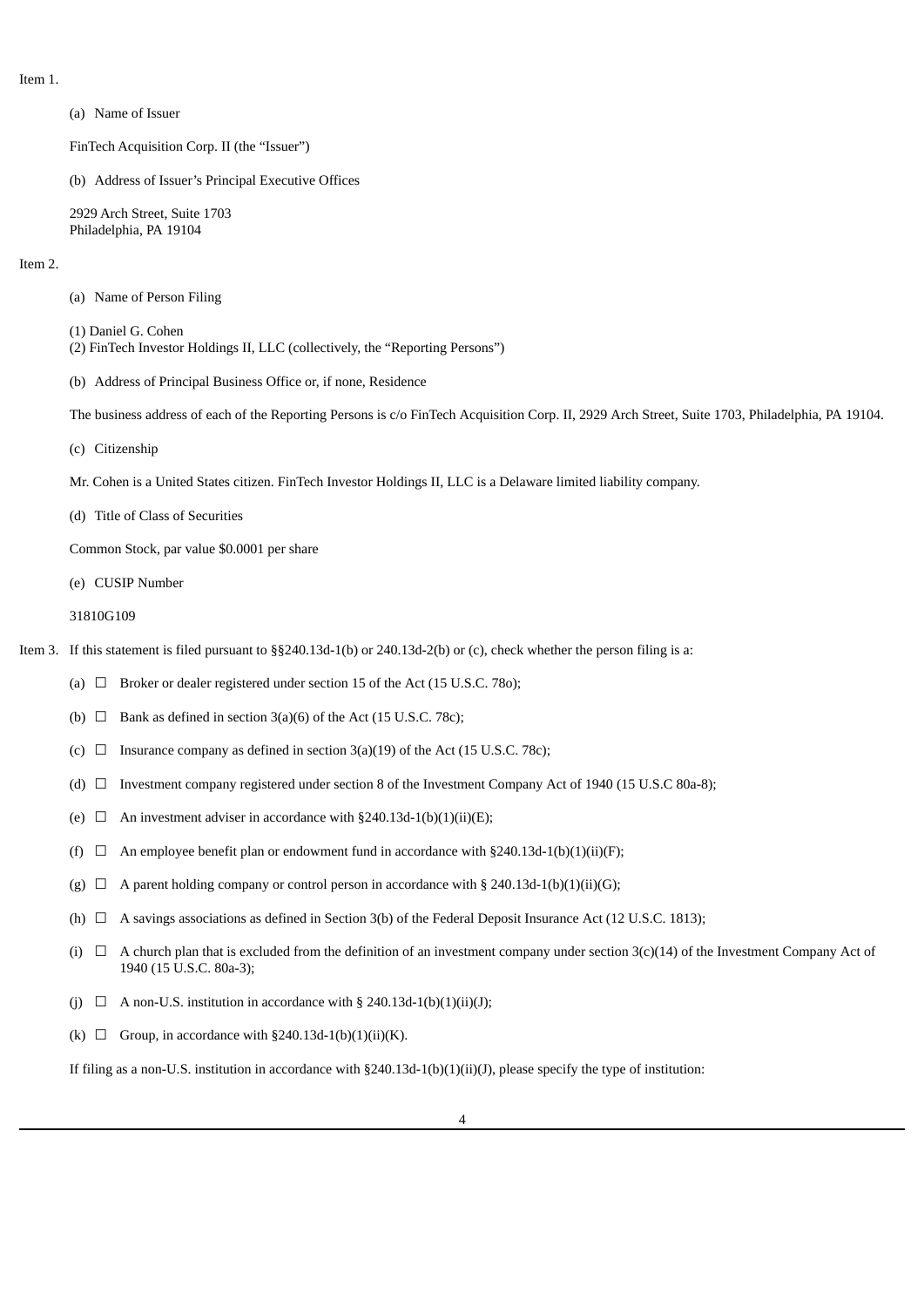#### Item 4. Ownership.

The information required by Items 4(a)-(c) is set forth in Rows 1 and 5 through 11 of the cover page for each Reporting Person and is incorporated herein by reference for each such Reporting Person. The beneficial ownership percentage for each Reporting Person is based on 23,893,333 shares of the Issuer's common stock outstanding as of November 13, 2017.

Mr. Cohen is the direct beneficial owner of 542,827 shares of the Issuer's common stock. FinTech Investor Holdings II, LLC is the direct beneficial owner of 3,219,678 shares of the Issuer's common stock. As a result of Mr. Cohen's position as the managing member of FinTech Investor Holdings II, LLC, he shares voting and investment power over the shares of the Issuer's common stock held by FinTech Investor Holdings II, LLC. Mr. Cohen may also be deemed to be a beneficial owner of, and to share voting and investment power over, the 513,407 shares of the Issuer's common stock held by DGC Family FinTech Trust (the beneficiaries of which are Mr. Cohen's children) and the 500,000 shares of the Issuer's common stock held by Cohen Sponsor Interests II, LLC (for which Mr. Cohen acts as the managing member). Mr. Cohen disclaims beneficial ownership over any securities owned by FinTech Investor Holdings II, LLC, DGC Family FinTech Trust and Cohen Sponsor Interests II, LLC in which he does not have any pecuniary interest.

Item 5. Ownership of Five Percent or Less of a Class

N/A

Item 6. Ownership of More than Five Percent on Behalf of Another Person.

See Item 4.

Item 7. Identification and Classification of the Subsidiary Which Acquired the Security Being Reported on by the Parent Holding Company or Control Person.

N/A

Item 8. Identification and Classification of Members of the Group

N/A

Item 9. Notice of Dissolution of Group.

N/A

Item 10. Certifications

N/A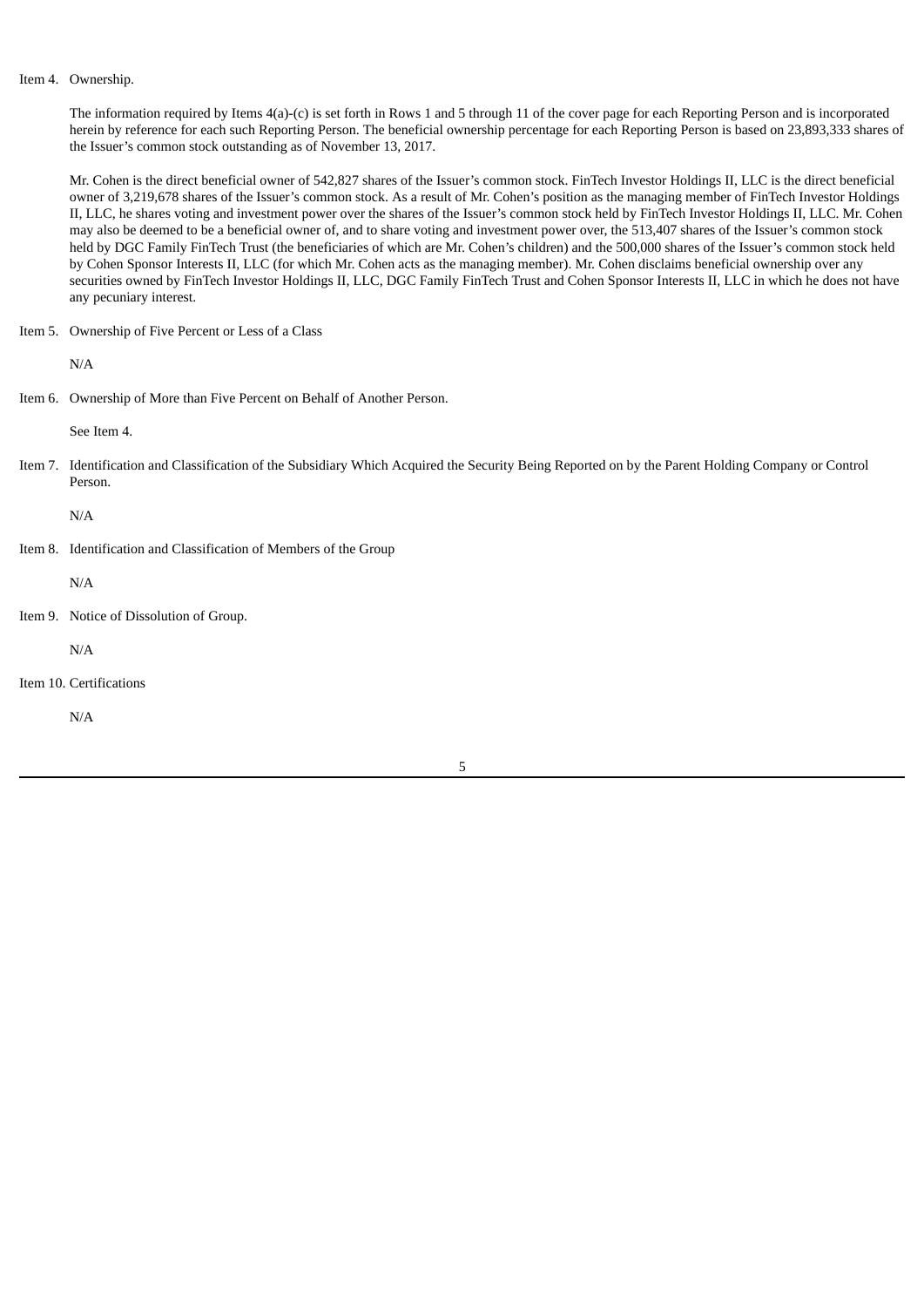### **SIGNATURE**

After reasonable inquiry and to the best of my knowledge and belief, each of the undersigned certifies that the information set forth in this statement is true, complete and correct.

February 9, 2018

/s/ Daniel G. Cohen

Daniel G. Cohen

# FINTECH INVESTOR HOLDINGS II, LLC

/s/ Daniel G. Cohen Name: Daniel G. Cohen

Title: Managing Member